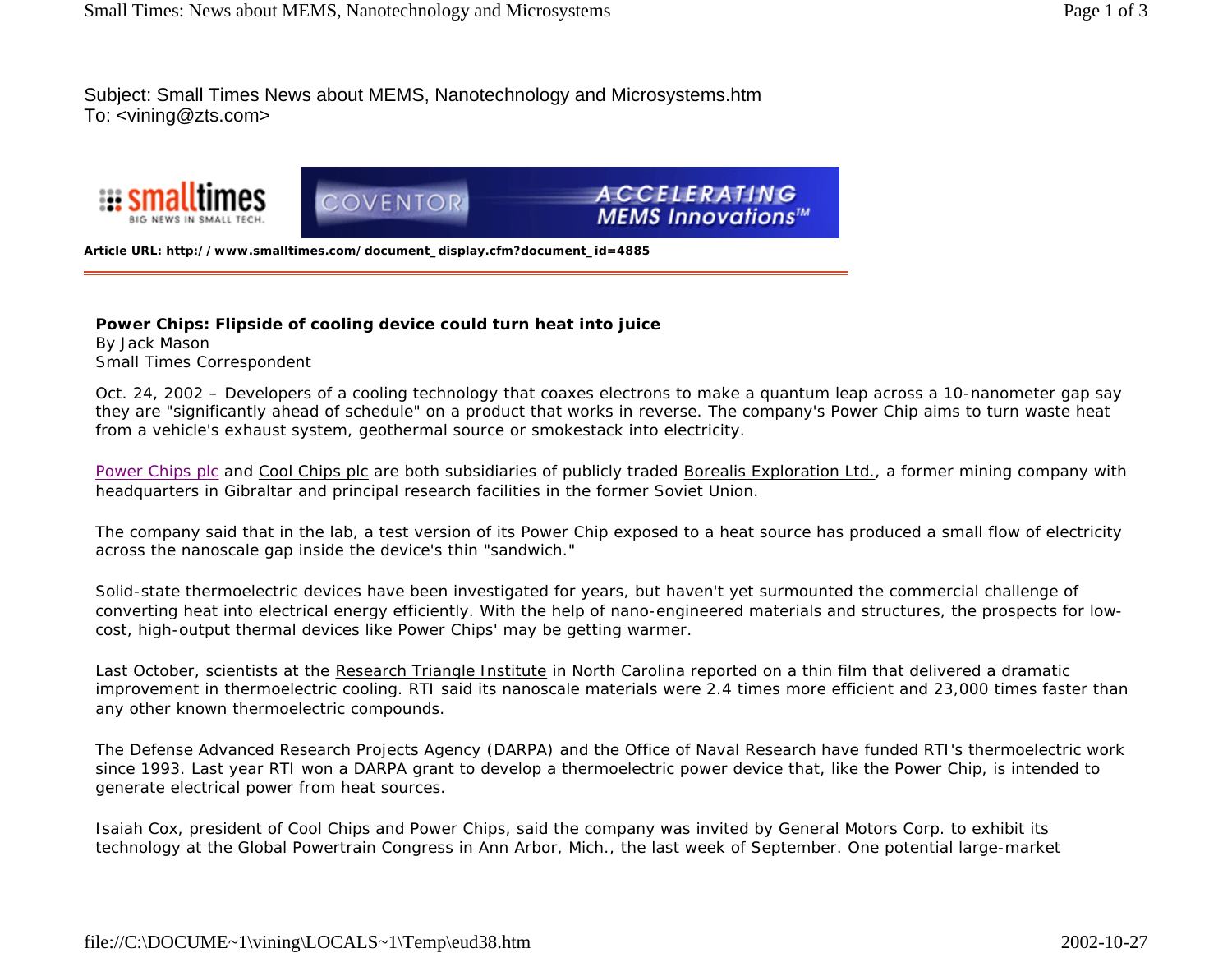application for Power Chips is converting heat from exhaust systems into electricity.

Capturing the thermal energy in exhaust systems could eliminate the belts, pulleys and alternators needed to run a vehicle's electrical systems. Engines free to use more of their power to drive the vehicle would get better mileage, and smaller, lighter engines could do the work of larger ones.

The company is also touting its Power Chip for exploiting geothermal power – the heat from the earth in hot springs and geological faults. Cox said that Power Chips could extract electricity from even relatively cool geothermal sources of 200 degrees Fahrenheit or recoup waste heat from smokestacks and other industrial sources.

The output from prototype Power Chips is not yet high enough for commercial production, but Cox said the company has solved the major technical hurdles to achieving those levels. To extract maximum current, the gap inside the device must be very precise and the facing surfaces very smooth. According to Cox, that work has been successful.

"Achieving the goal of working devices has only one stage remaining: integrating the thin film materials layer between the electrodes," he noted.

Analyst Cronin Vining of ZT Services in Auburn, Ala., isn't yet convinced that Power Chips or Cool Chips will be as efficient as the company projects.

Vining, former president of the International Thermoelectric Society, noted that Borealis hasn't produced any scientific papers or experimental data to back up their claims of reaching 70-80 percent Carnot efficiency (compared to the 50 percent efficiency of conventional cooling systems.)

"I don't have any real theory or experiment to look at," said Vining, a physicist who has worked on thermoelectric materials at General Electric Co. and the Jet Propulsion Laboratory. Power Chips has presented "just ideas and some progress towards executing those ideas. It is interesting. It might work. But the field is strewn with good ideas that didn't work out for one reason or another."

According to Cox, the company has improved output in the Power Chip by reducing the size of the circular devices from 9 square centimeters – about the size of a quarter – to 1 centimeter.

Such a reduction in the active area of the Power Chip may require an array of smaller devices rather than a few larger ones, but Cox said that the manufacturing process is inherently low-cost – "a few pennies a watt" – and entails no moving parts or exotic materials.

He added that the company plans to pursue high-margin defense and aerospace applications for Power Chips and Cool Chips such as guided missiles and smart bombs or deep space probes.